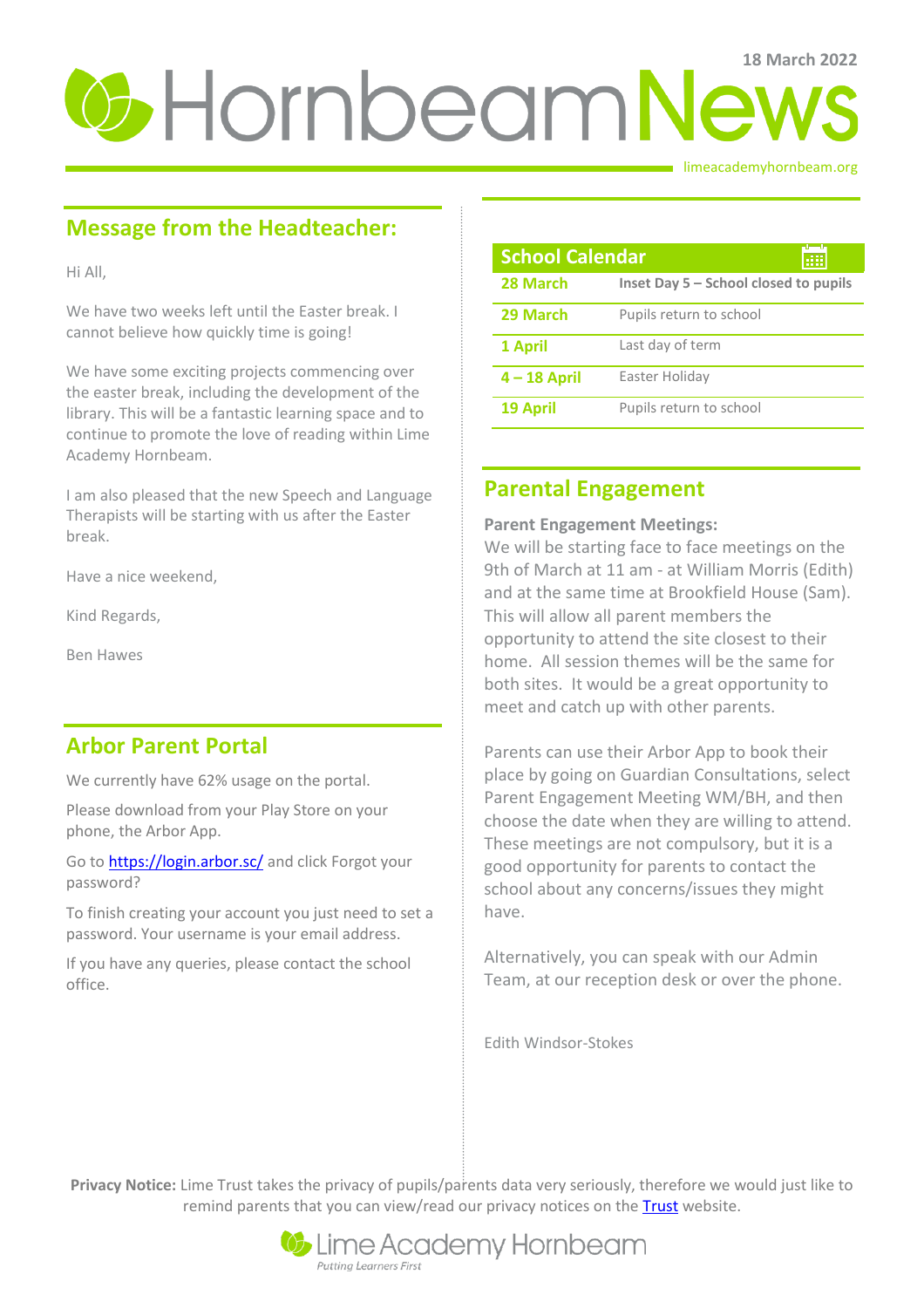## **Learning @ BFH – Navy Class**

The learners in Navy Class have been busy exploring and discovering different countries from around the world in our topic of "Let's Travel." The learners have been exposed to a variety of flavours, scents, music and visuals from Mexico, Peru and India. This cultural experience has been enjoyed by all.



In our Science lessons, learners explored different parts of a flower and have made a collage of a tulip using different art mediums, such as tissue paper, paint, and glitter. Learners were able to make choices to what resources they wanted to use, express their preferences, and explore the actual flowers.





During food technology learners have been developing their mixing, cutting and scooping skills whilst various communication methods to enhance the experience E.g. PECS, Switches, Eye Gaze.

## **Learning @ WM – Holland**

It is Holland's class turn to highlight the wonderful things happening in our school and we couldn't have asked for a more packed week of amazing learning experiences. Here is the list of exciting education visits, of this week: Mudchute Farm, Kidzania, Colchester Zoo, British Museum, Imperial war Museum and our local visits to Walthamstow market, Sainsbury's and Morrison's. We also have our work experience placements running at the Coop and a local charity shop. From this week, our leavers are starting to have their interviews for their next destination placements.

#### **Fun at the Farm**

The Animal Care group on Thursday 17th had the chance to visit the Mudchute Farm during their BTEC Animal Care lesson. The group had the chance to tour the farm, meet a variety of animals and feed the large animals. The students look forward to our



Animal Care sessions and they plan the visit alongside the teacher. We research the destination, parking, list of animals and even the route to the farm and back. Learners are able to read the map of the farm and guide us. This is the second farm visited by our group and we will continue to explore all local farms because what better way of learning about animals than having first-hand experience!

### **Dream jobs**

Last week we had our Careers Fair and our learners had the chance to meet local college and supported apprenticeships providers. They learnt about the essential skills and qualities required for different jobs of their interest. The class took the Careers Fair learning experience further by going to Kidzania. They travelled there on the bus and two tubes! It was a fun filled day with learners trying out a variety of different jobs. As you can see from the pictures the fire engine and dance floor were big hits!